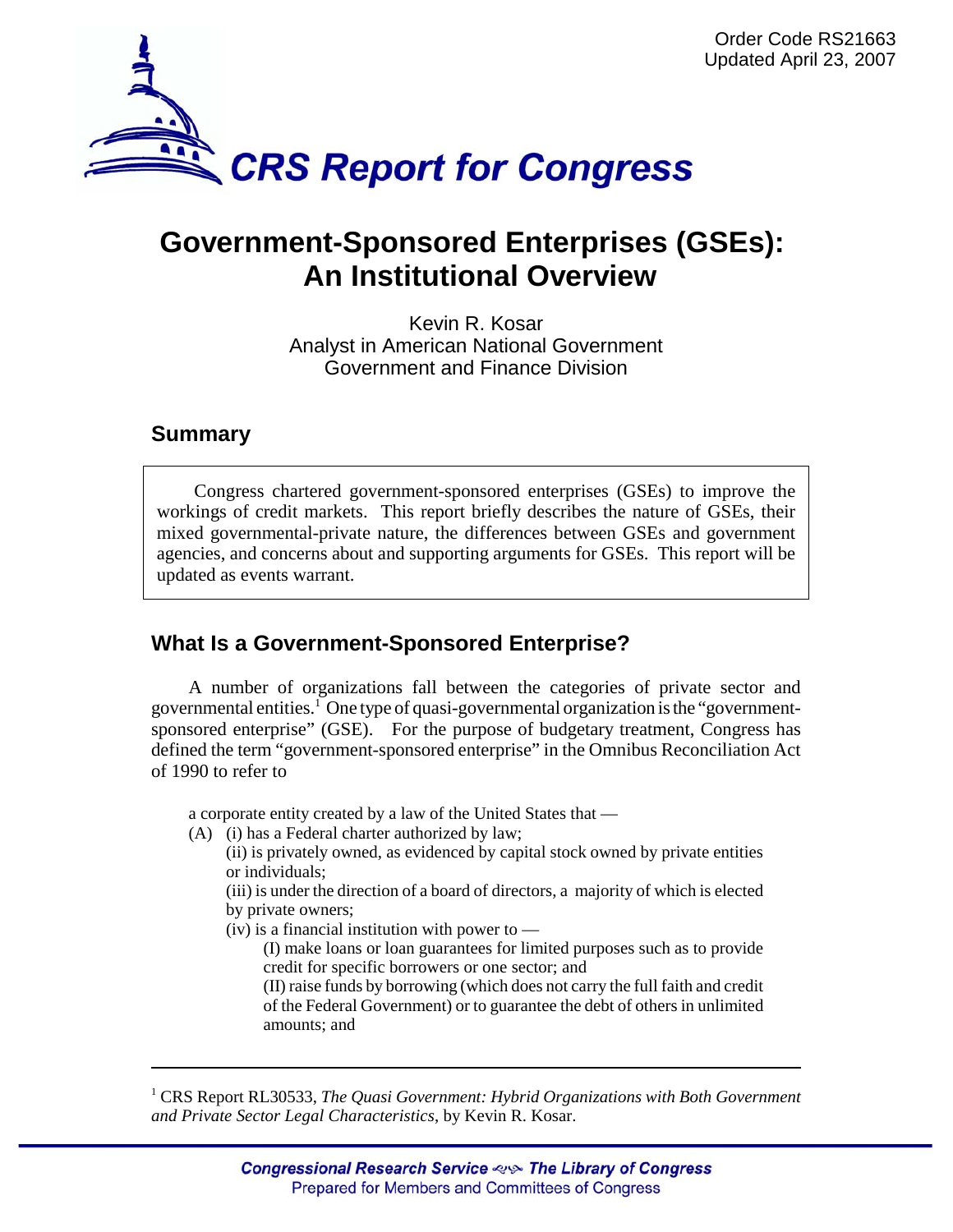(B) (i) does not exercise powers that are reserved to the Government as sovereign (such as the power to tax or to regulate interstate commerce); (ii) does not have the power to commit the Government financially (but it may be a recipient of a loan guarantee commitment made by the Government); and (iii) has employees whose salaries and expenses are paid by the enterprise and are not Federal employees subject to title 5.2

Few scholars of public administration and finance are likely to argue that this definition is incorrect. However, some have argued that the above definition omits an essential characteristic — a GSE "benefits from an implicit federal guarantee to enhance its ability to borrow money."3

Each GSE is created by Congress with its particular attributes defined in its enabling legislation and charter. Despite this diversity, there are at least four readily observable characteristics of GSEs: (1) private sector ownership, (2) limited competition, (3) activities limited by congressional charter, and (4) chartered privileges that create an inferred federal guarantee of obligations.

## **Why Did Congress Create GSEs?**

GSEs were not created for the purpose of expanding home ownership by lower- and middle-income members of the public. Rather, Congress established GSEs "to improve the efficiency of capital markets" and to overcome "statutory and other market imperfections which otherwise prevent funds from moving easily from suppliers of funds to areas of high loan demand."4 The economic rationale for GSEs is the belief that, without such government-sponsored institutions, a critical area of necessary debt financing would be underserved or served inefficiently. Government, according to this rationale, should use some of its sovereign powers (e.g., full faith and credit of the U.S. Treasury) to encourage the development of private financial intermediaries to serve selected markets. GSEs are part of a tradition of mercantilist financial institutions. Government assigns them benefits and privileges in their charters that are not available to fully private corporations.<sup>5</sup> In return, the government limits activities and lines of business of GSEs and requires them to promote selected public policy objectives. As a private entity, a GSE is exempt from federal management and staffing laws, which provides additional operational flexibility.6

<sup>2</sup> 104 Stat. 1388-607, Sec. 13112; and 2 U.S.C. 622(8).

<sup>&</sup>lt;sup>3</sup> Ronald C. Moe and Thomas H. Stanton, "Government-Sponsored Enterprises as Federal Instrumentalities: Reconciling Private Management with Public Accountability," *Public Administration Review*, vol. 49, July/August 1989, p. 321.

<sup>4</sup> Thomas H. Stanton, *Government Sponsored Enterprises: Their Benefits and Costs As Instruments of Federal Policy* (Washington: Association of Reserve City Bankers, April 1988), p. v.

<sup>5</sup> Thomas H. Stanton, *Government Sponsored Enterprises: Mercantilist Companies in the Modern World* (Washington: The AEI Press, 2002).

<sup>&</sup>lt;sup>6</sup> This flexibility has led to controversies. For example, some have argued that GSEs compensate their executives too generously. Terence O'Hara, "Exit Packages in Dispute at Fannie Mae," *Washington Post*, December 28, 2004, p. E1.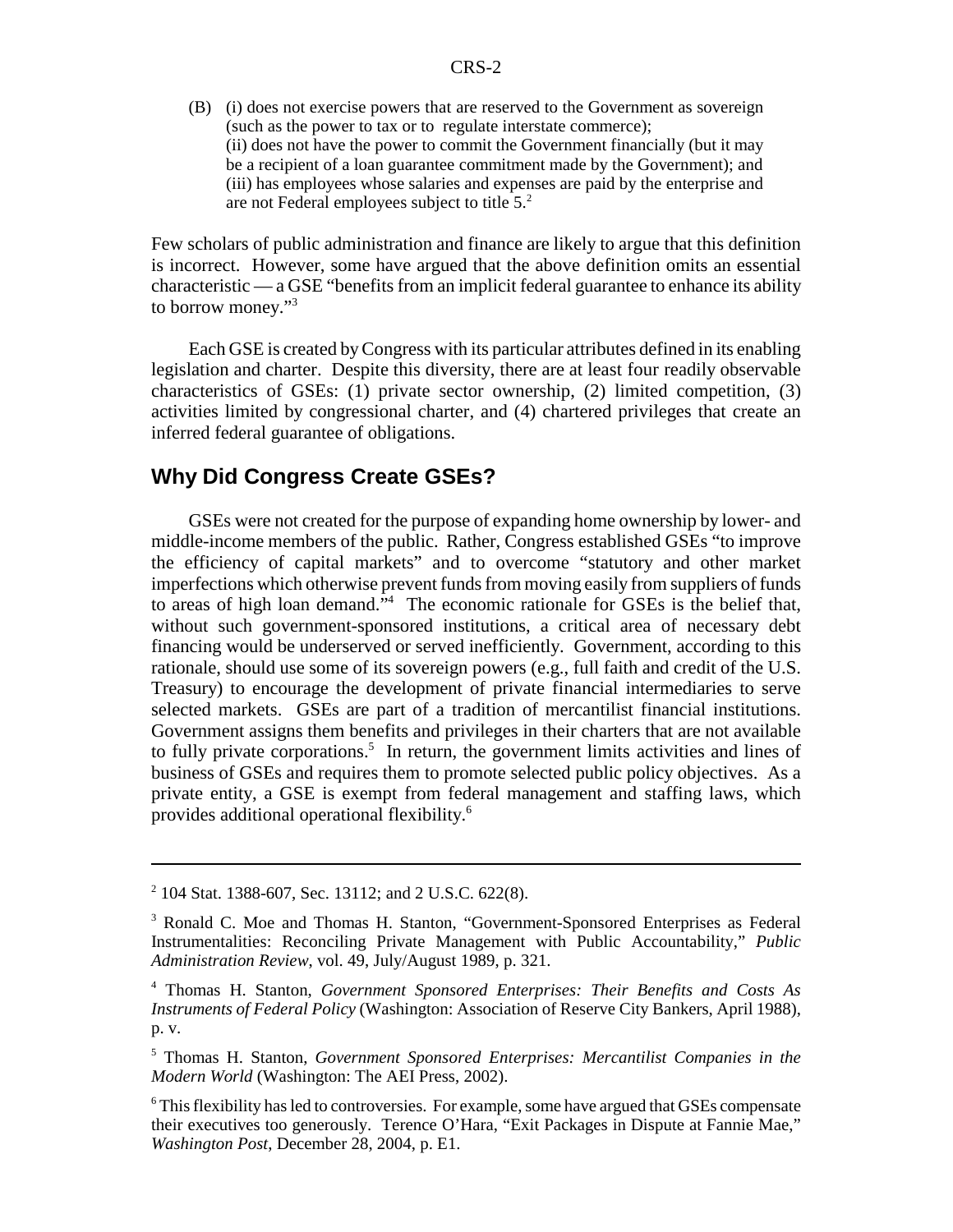GSEs are not banks, credit unions, or savings and loans associations. Excepting the Farm Credit Banks, none of the GSEs lends money directly to members of the public. GSEs are for-profit financial entities that provide capital market liquidity. To these ends, GSEs (to varying degrees) issue capital stock and short- and long-term debt instruments, guarantee mortgage-backed securities (MBS), purchase loans and hold them in their own portfolio, fund related activities, and collect fees for guarantees and other services.<sup>7</sup>

#### **How Many GSEs Exist?**

At present, there are seven GSEs. Three of the GSEs — the Federal National Mortgage Association (Fannie Mae), the Federal Home Loan Mortgage Corporation (Freddie Mac), and the Federal Agricultural Mortgage Corporation (Farmer Mac) — are investor owned; the others — the Federal Home Loan Bank System and the Farm Credit System — are owned cooperatively by their borrowers.<sup>8</sup>

## **What Are the Differences Between GSEs and Agencies?**

GSEs are instrumentalities, not agencies, of the United States. This distinction is both legally and administratively important. The federal government's control over an institution differs significantly depending upon whether that institution is an agency or instrumentality. An agency (as defined in Title 5, Part 1 of the *United States Code*) is managed directly through the federal management hierarchy. As a general rule, an agency is subject to all general management laws and regulations provided in the *United States Code* unless it is exempted from such coverage either in its enabling statute, or by virtue of being part of an exempted class of agency. Thus, an agency is subject to federal appointment of its senior officers (often requiring Senate confirmation), to civil service and federal procurement laws, and to the federal budget and other direct federal management controls, unless exempted.

An instrumentality of government, on the other hand, is a privately owned institution not subject to any of the general management laws and regulations unless so indicated in its enabling legislation (charter). An instrumentality may be assigned limited prerogatives in its charter (e.g., immunity from state taxation) normally associated with the government's sovereign authority. In return for this limited assignment of governmental powers, an instrumentality cannot, on its own authority, alter the charter or conduct activities contrary to the intent of the charter. Thus, a GSE is supervised, but not directly managed, by the federal government.

Today, GSEs primarily act as financial intermediaries to assist borrowers in housing and agriculture. Although they are privately owned, they benefit financially from

<sup>7</sup> U.S. General Accounting Office, *Financial Services Institutions: Information for Assessing the Government's Potential Financial Exposure,* GAO/GGD-98-125 (Washington: GAO, 1998), p. 3.

<sup>&</sup>lt;sup>8</sup> The other two GSEs — the Financing Corporation and the Resolution Funding Corporation are funding shells, not operating companies. They were given GSE status so that their funding would not appear to be federal borrowing for purposes of the federal budget. The Student Loan Marketing Association (Sallie Mae) was not included in the list because it shed its GSE designation and became the entirely private SLM Corporation in 2004.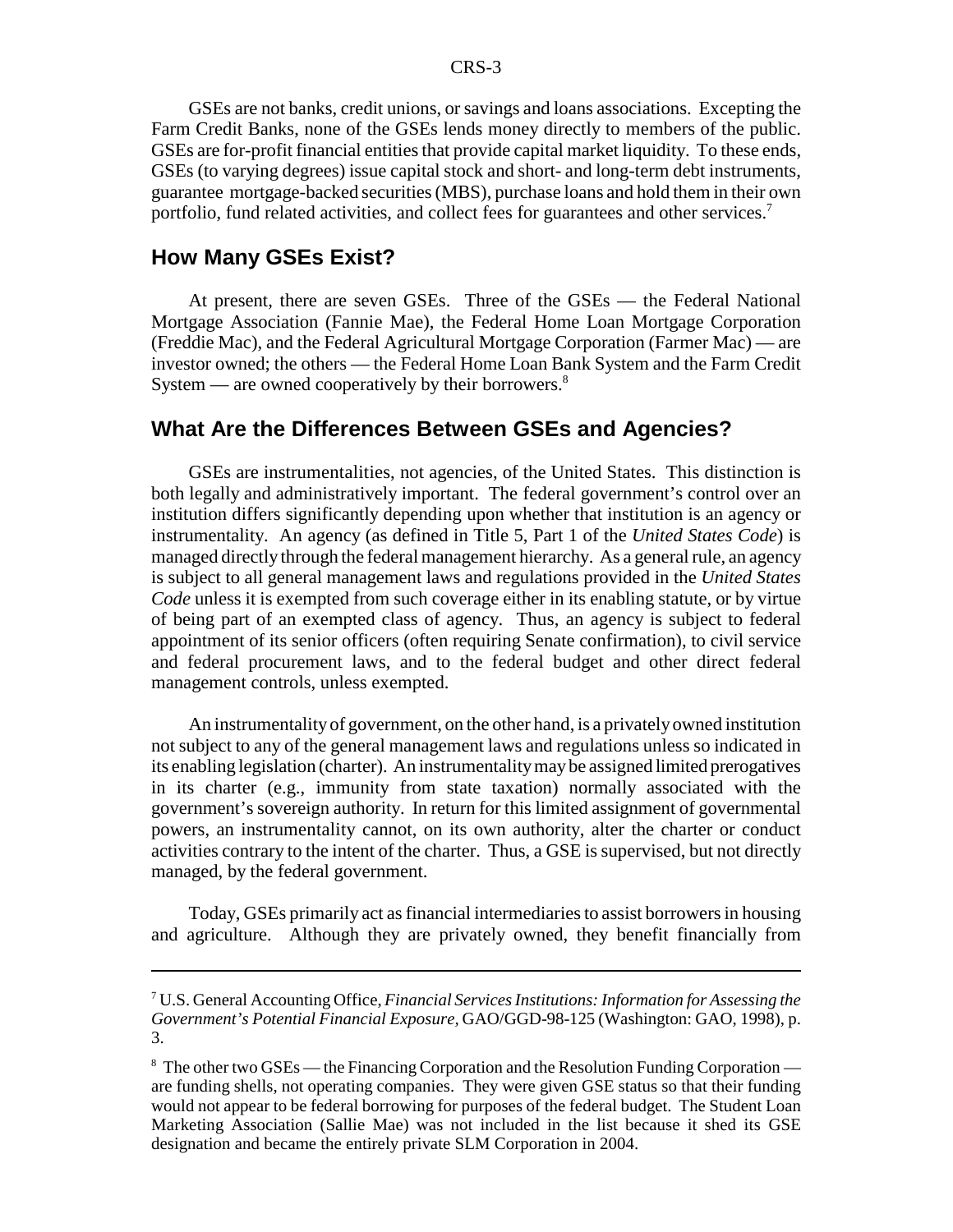government sponsorship. Their securities can collateralize public deposits (e.g., Social Security Administration and state and local government deposits) and can be held in unlimited amounts by most banks and thrifts. With one exception (Farmer Mac), they sell securities to the public without registering them with the Securities and Exchange Commission, and their corporate earnings are exempt from state and local income taxes, the latter practice attracting particular controversy.<sup>9</sup> All but one (Farm Credit System) have a line of credit with the Treasury. These statute-created benefits create an inferred federal guarantee; that is, investors act as if they believe that the federal government would make good on GSEs' debts and obligations in the event of a failure.

## **What Are the Concerns About GSEs?**

In terms of meeting their original congressional objective — to provide liquidity to credit markets on a national, rather than regional or state, basis — the GSEs have been remarkably successful. They are widely credited with (1) serving rural agriculture's financial requirements, (2) lowering the cost of home mortgages, and (3) increasing liquidity by forging stronger links with general capital markets. Defenders of the current GSEs also hold that GSEs are generally well managed and financially sound. Moreover, they contend that GSEs continue to provide a valuable public service by assisting low and low-middle income individuals to become homeowners.<sup>10</sup>

However, with these successes have come reservations and questions. These concerns are rooted in investors' inference that the federal government backs GSE obligations, and in the privileges accorded by the federal government to GSEs, as well as in their hybrid nature, size, and subsidization.

**Inferred Guarantee and Privileges.** Through their charters, GSEs receive a number of privileges not granted to private sector financial firms. These privileges and the public-private (hybrid) nature of GSEs create the perception among investors that the federal government backs GSE obligations. To be clear, there is no explicit guarantee in law for GSE liabilities. In fact, the charter of each GSE requires that it inform investors that its securities are not government-backed. Nevertheless, there is a general presumption to the contrary, which Fannie Mae acknowledged in a letter to the Office of the Comptroller of the Currency:

Fannie Mae standard domestic obligations, like Treasuries, typically receive no rating on an issue-by-issue basis, because investors and rating agencies view the implied

<sup>9</sup> Recently, Freddie Mac and Fannie Mae agreed to register voluntarily with the Securities and Exchange Commission (SEC). See CRS Report RS21263, *Fannie Mae, Freddie Mac, and SEC Registration and Disclosures*, by Mark Jickling and Barbara Miles.

<sup>10</sup> Fannie Mae has suggested that its special GSE status lowers the cost of a home loan by "a quarter to a half of a percent," which means that 400,000 families qualified for mortgages that would not have otherwise. See Fannie Mae advertisement, *Washington Post*, May 11, 1999, p. A5. The Secretary of Housing and Urban Development disagrees. "[N]umerous HUD studies and independent analyses have shown that the GSEs have historically lagged the primary market instead of led it with respect to funding mortgage loans for low-income and minority home buyers." Statement of Mel Martinez, Secretary of the Department of Housing, and Urban Development before U.S. Congress, Senate Committee on Banking, Housing and Urban Affairs, October 16, 2003, p. 3, available at [http://banking.senate.gov/\_files/martinez.pdf].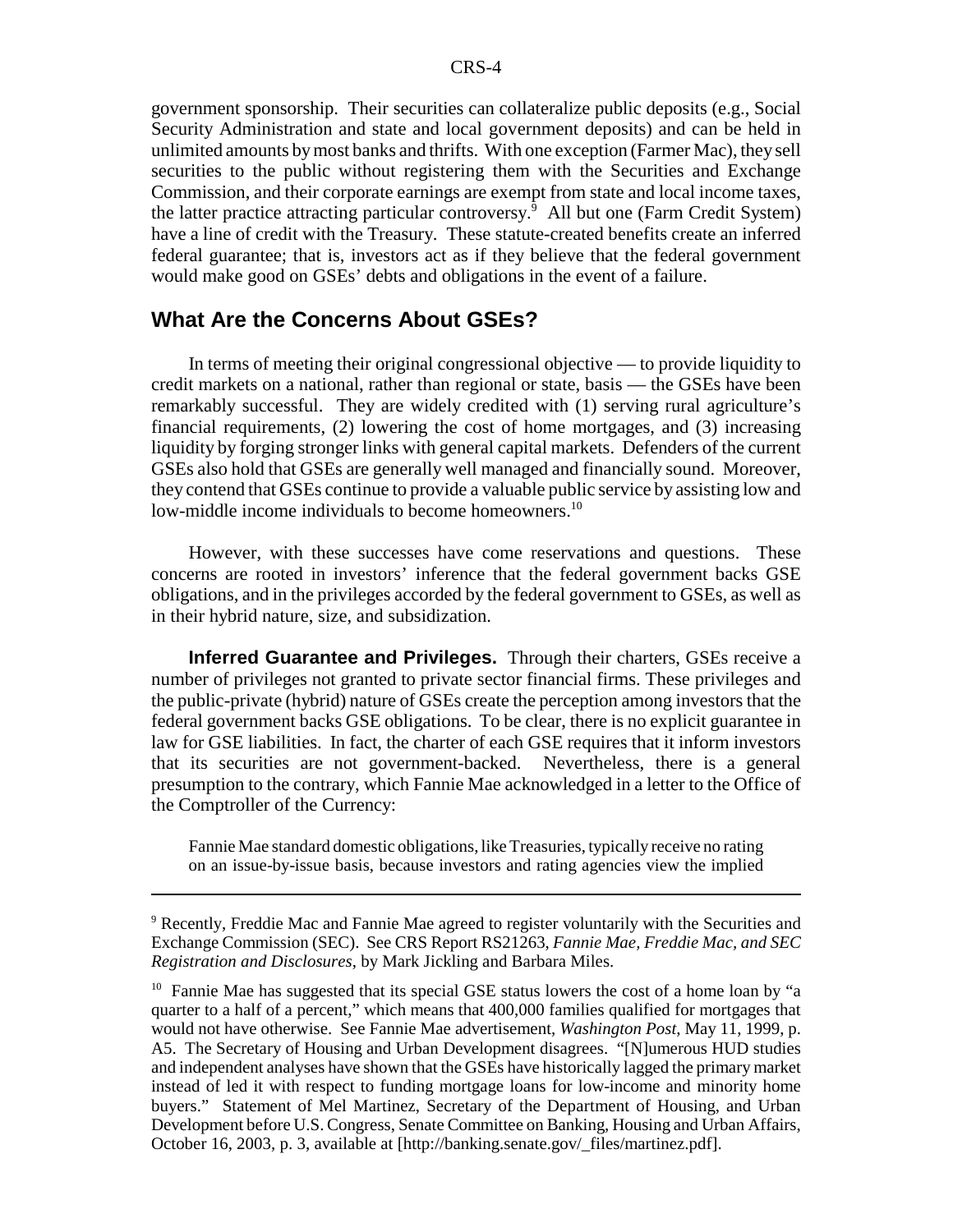government backing of Fannie Mae as sufficient indication of the quality of Fannie Mae obligations.<sup>11</sup>

This impression of federal backing has been encouraged by the federal government's past actions. For example, when the Farm Credit System was in crisis in the late 1980s, the federal government arranged a bailout.<sup>12</sup>

**Hybrid Nature.** GSEs are chartered for a public purpose but are privately owned, for-profit firms. As an instrumentality, the GSE is to serve the public good; yet, the primary accountability of GSE management is not to the federal government or the public, but to owners of GSE stock and securities. As a chief executive officer of Sallie Mae once told a Senate oversight subcommittee, "We are a private corporation and as such, with stockholders and bondholders, we have a fiduciary responsibility to those individuals."13 Indeed, the recent managerial turnover at Freddie Mac and Fannie Mae was due, in great part, to its use of inaccurate accounting methods to report earnings that are attractive to investors.<sup>14</sup> The for-profit nature of the GSE also means it has incentives to seek profits in product and service markets outside its government charter.15

**Size and Systemic Risk.** GSEs, in fact, are among the largest financial institutions in the United States. Investors' inference of federal backing is one factor that has enabled GSEs to grow rapidly; on average, the combined size of Fannie Mae and Freddie Mac has more than doubled every five years since 1968.<sup>16</sup> For example, the combined debt outstanding of Fannie Mae and Freddie Mac is approximately \$1.7 trillion in 2004. The Federal Home Loan Bank System had \$754 billion in consolidated debt outstanding in 2003.17 GSE securities are held by both U.S. and foreign banks and financial institutions. Therefore, some observers believe the failure of a GSE has the

14 See CRS Report RS21567, *Accounting and Management Problems at Freddie Mac*, by Mark Jickling; and CRS Report RS21949, *Accounting Problems at Fannie Mae*, by Mark Jickling.

<sup>15</sup> For example, GSEs used their government privileges to raise funds for nonmortgage investments, a policy that has attracted the attention of GAO. See U.S. General Accounting Office, *Federal Oversight Needed in Nonmortgage Investments*, GAO/GGD-98-48 (Washington: GAO, 1998).

16 Stanton, *Government Sponsored Enterprises: Mercantilist Companies in the Modern World*, p. 8. Not only does the inferred guarantee make GSE securities attractive to investors, it also encourages investors to continue to invest in GSEs.

17 Office of Federal Housing Oversight, *2005 Report to Congress* (Washington: OFHEO, June 15, 2005), p. 63; and website of the Federal Home Loan Banks, Office of Finance [http://www.fhlb-of.com/issuance/debt\_outstanding.html].

<sup>11</sup> As quoted in Stanton, *Government Sponsored Enterprises*, p. 35.

<sup>&</sup>lt;sup>12</sup> On the rescue of the Farm Credit System, see U.S. General Accounting Office, *Farm Credit System: Repayment of Federal Assistance and Competitive Position*, GAO/GGD-94-39 (Washington: DC 1994).

<sup>&</sup>lt;sup>13</sup> Statement of Edward A. Fox, President and CEO of Sallie Mae, before U.S. Senate, Committee on Labor and Human Resources, Subcommittee on Education, Arts, and Humanities, *Oversight of Student Loan Marketing Association (Sallie Mae),* hearings, 102nd Cong., 2nd sess. (Washington: GPO, 1982), p. 135.